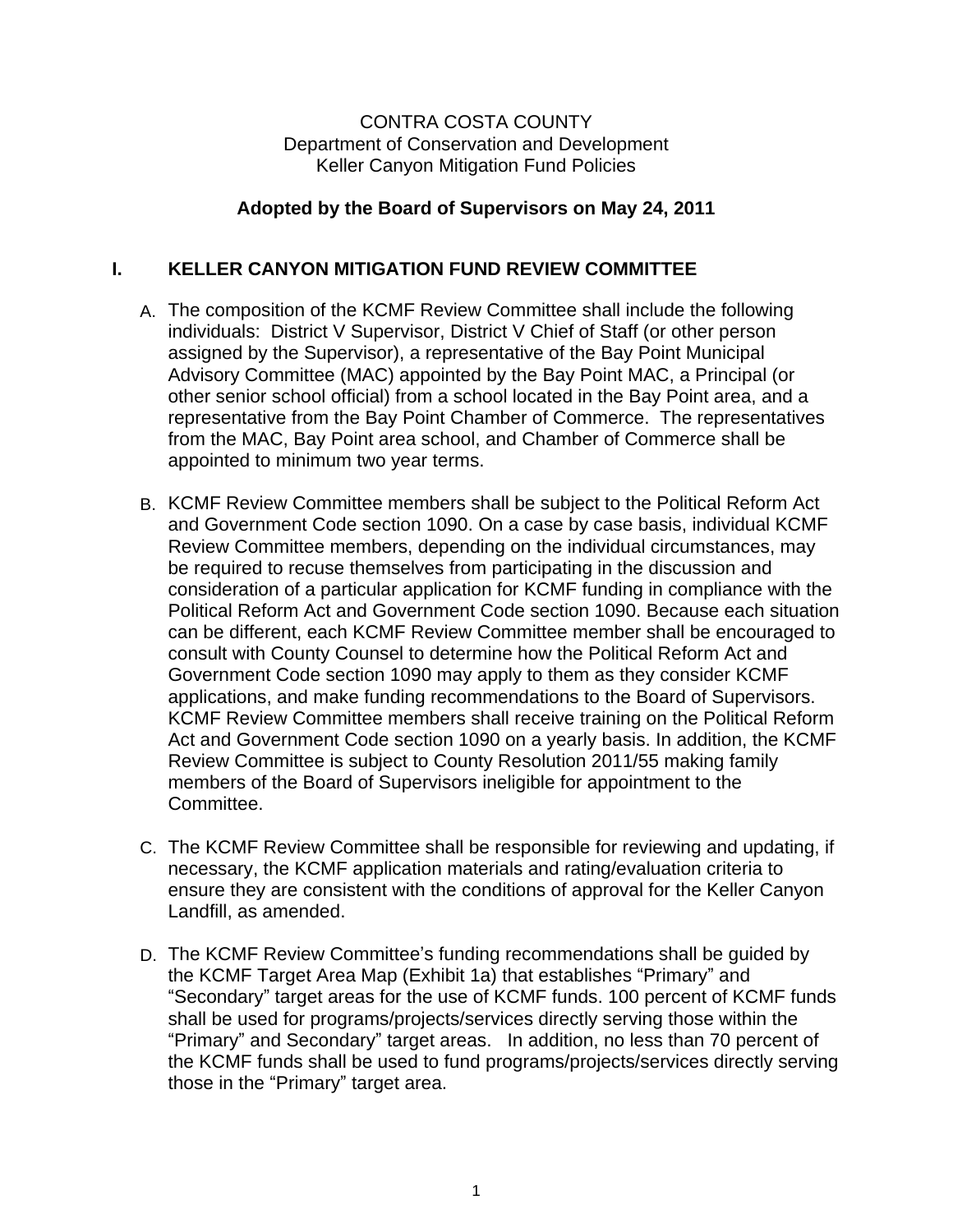E. Funding recommendations from the KCMF Review Committee shall be presented at a Board of Supervisors regularly scheduled meeting. The Board Order (BO) will list all of the applicants, the amount of funding requested, the amount recommended, and a short description of the proposed program/project and the proposed outputs and/or outcomes.

# **II. KELLER CANYON MITIGATION FUND ALLOCATION PROCESS**

- A. To increase the public's knowledge on how, where, and when to apply for KCMF funding, the funding timeline, request for proposal (KCMF application), and other applicable materials shall be placed on the District V and County websites. The websites shall also allow organizations and interested persons to add their contact information to ensure notification on matters related to KCMF.
- B. The current list of interested organizations wishing to be notified about the opportunity to apply for KCMF funding shall be reviewed and updated annually to ensure the broadest outreach as possible.
- C. To ensure the tax exempt status of a nonprofit agency requesting funds is valid and in good standing, KCMF applicants shall submit their current non-profit status determination letter from the IRS, a copy of their most recent tax return, and the printout from the California Business Portal [\(http://kepler.sos.ca.gov/](http://kepler.sos.ca.gov)).
- D. KCMF Board Orders shall include detailed line items that identify the agencies who applied for funding, the amount of funds requested, the amount recommended, and a complete description of the proposed program/project to be funded. An approved copy of all Board Orders shall be provided to the Auditor-Controller for their files.
- E. By September 30 of each year, the KCMF Review Committee shall prepare a report to the Board of Supervisors on the use of KCMF funds in the previous fiscal year. At a minimum, this report shall describe the revenue received during the year, the amount allocated and spent by each grantee, and the outcome(s) achieved for each funded activity.
- F. Any deficit in the KCMF fund after the end of each fiscal year shall be eliminated by allocating the necessary amount from next year's projected revenue.
- G. When estimating the amount of KCMF funds to be made available for projects in future fiscal years, staff shall analyze the revenue trend lines from previous years and the KCMF Review Committee shall only allocate 80 percent of the anticipated revenue for the upcoming year. This protocol will reduce the likelihood that expenses will be greater than actual revenue received during the year. Any revenue over expenses in one year may be added to the amount made available in the following year.